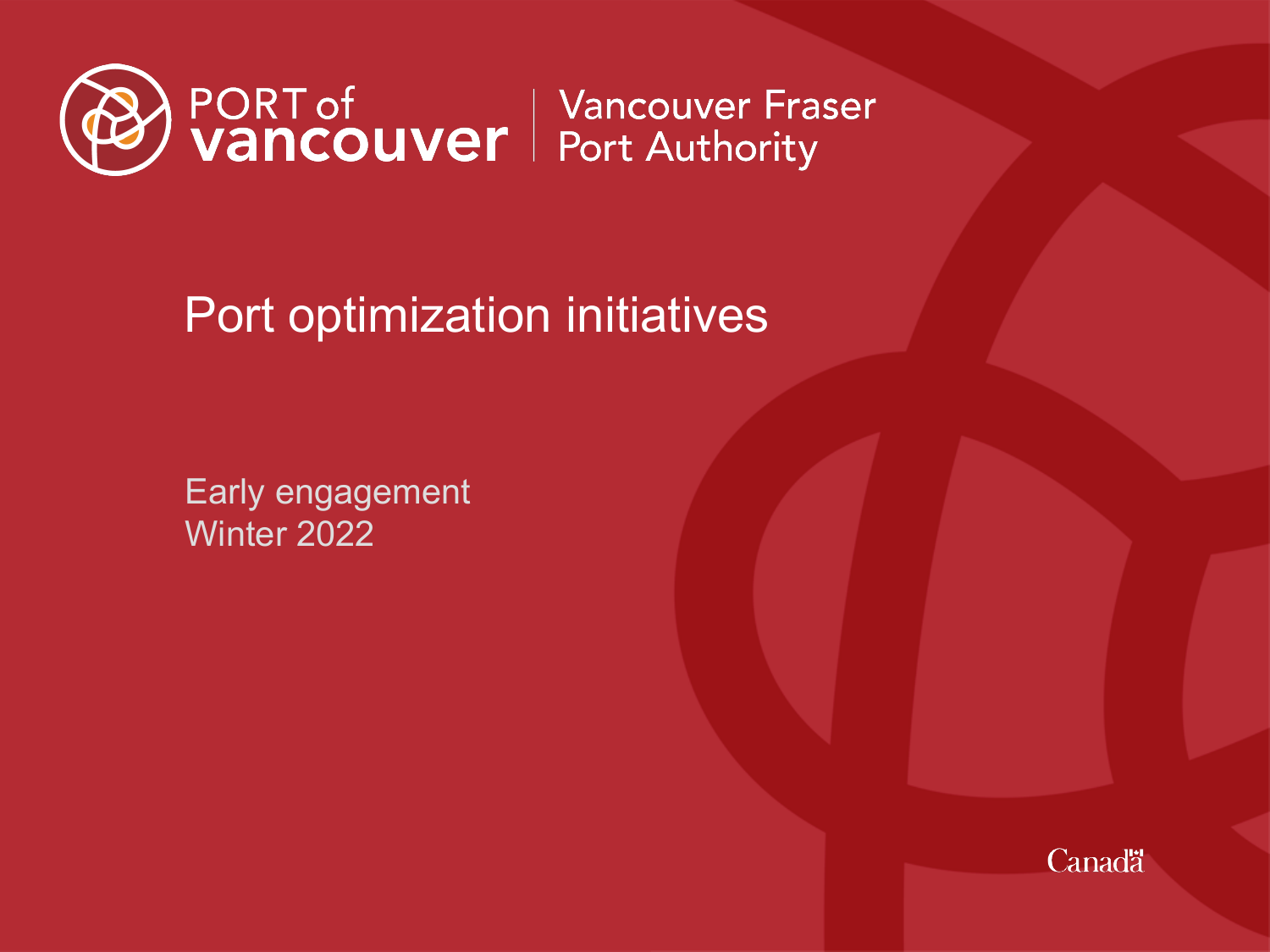

Welcome and thank you

Thank you for meeting with us today.

Our team is here to listen and consider your input.

We look forward to your participation in our engagement planning and implementation.

**Canada**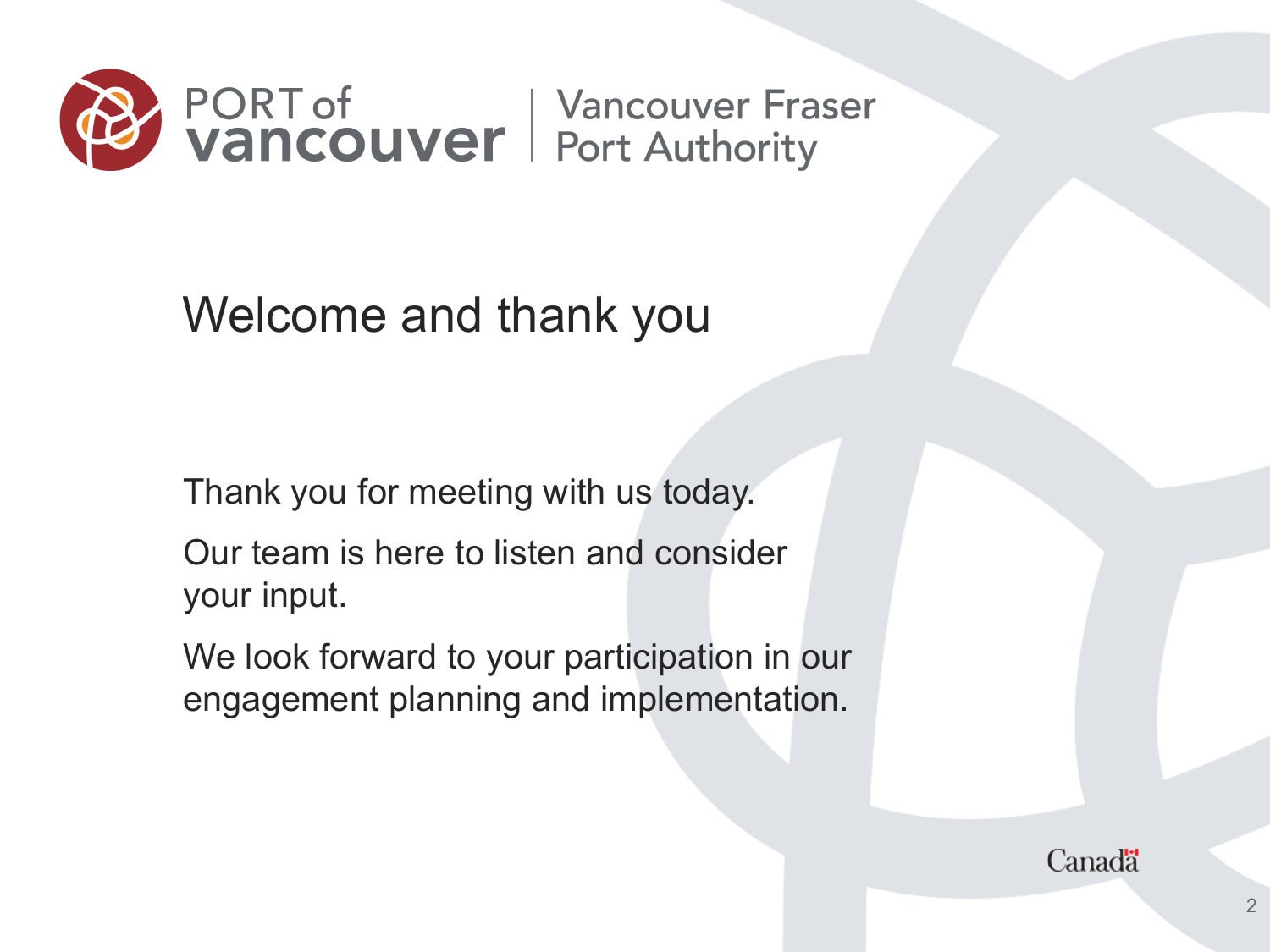### Proposed agenda

| <b>Topic</b>                                     | <b>Timing</b>    |
|--------------------------------------------------|------------------|
| Engagement purpose and introductions             | 5 min            |
| About the initiatives and the engagement process | $10 \text{ min}$ |
| Your questions and input                         | $25 \text{ min}$ |
| Summary and next steps                           | 5 min            |



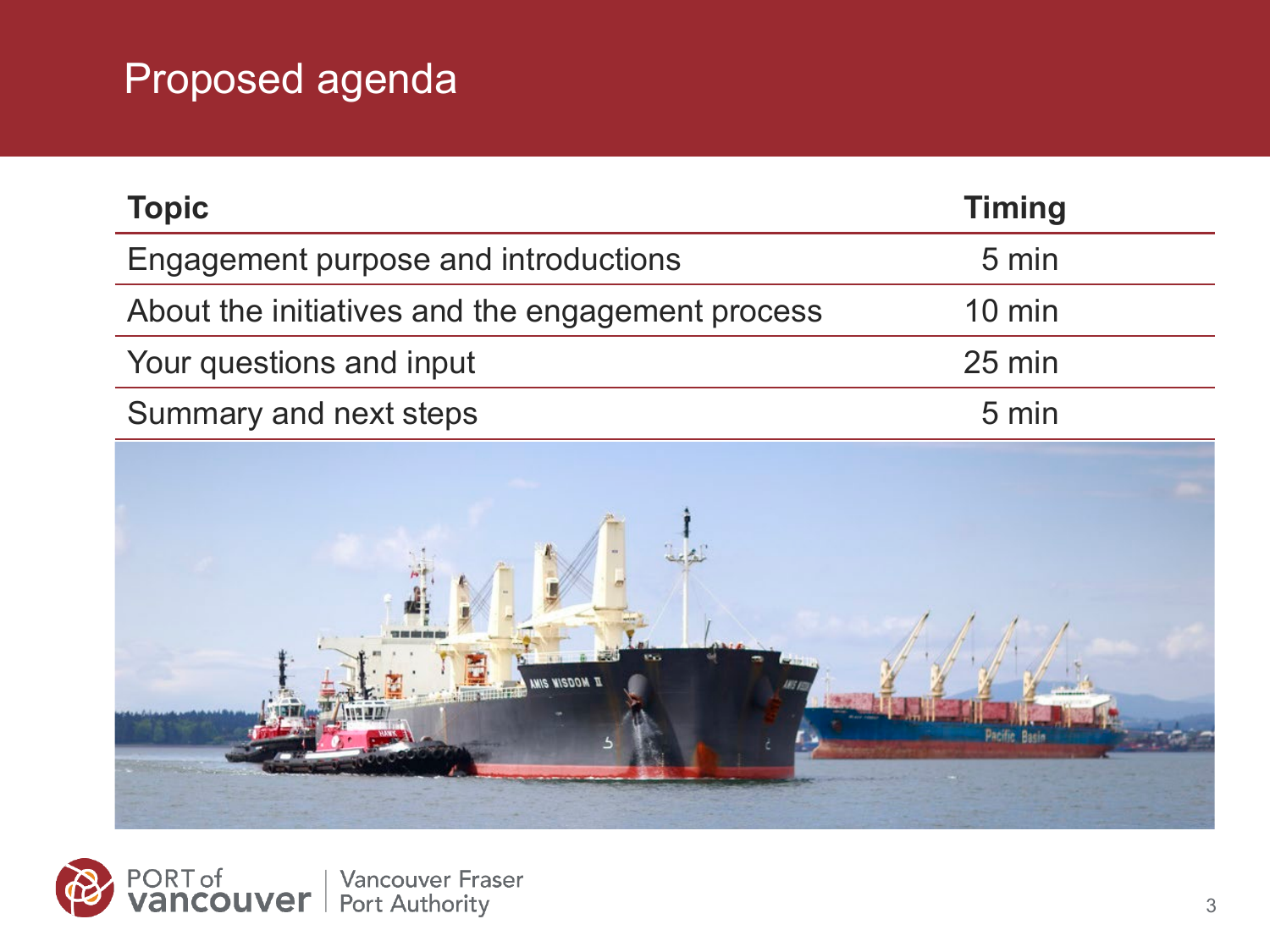#### Engagement purpose



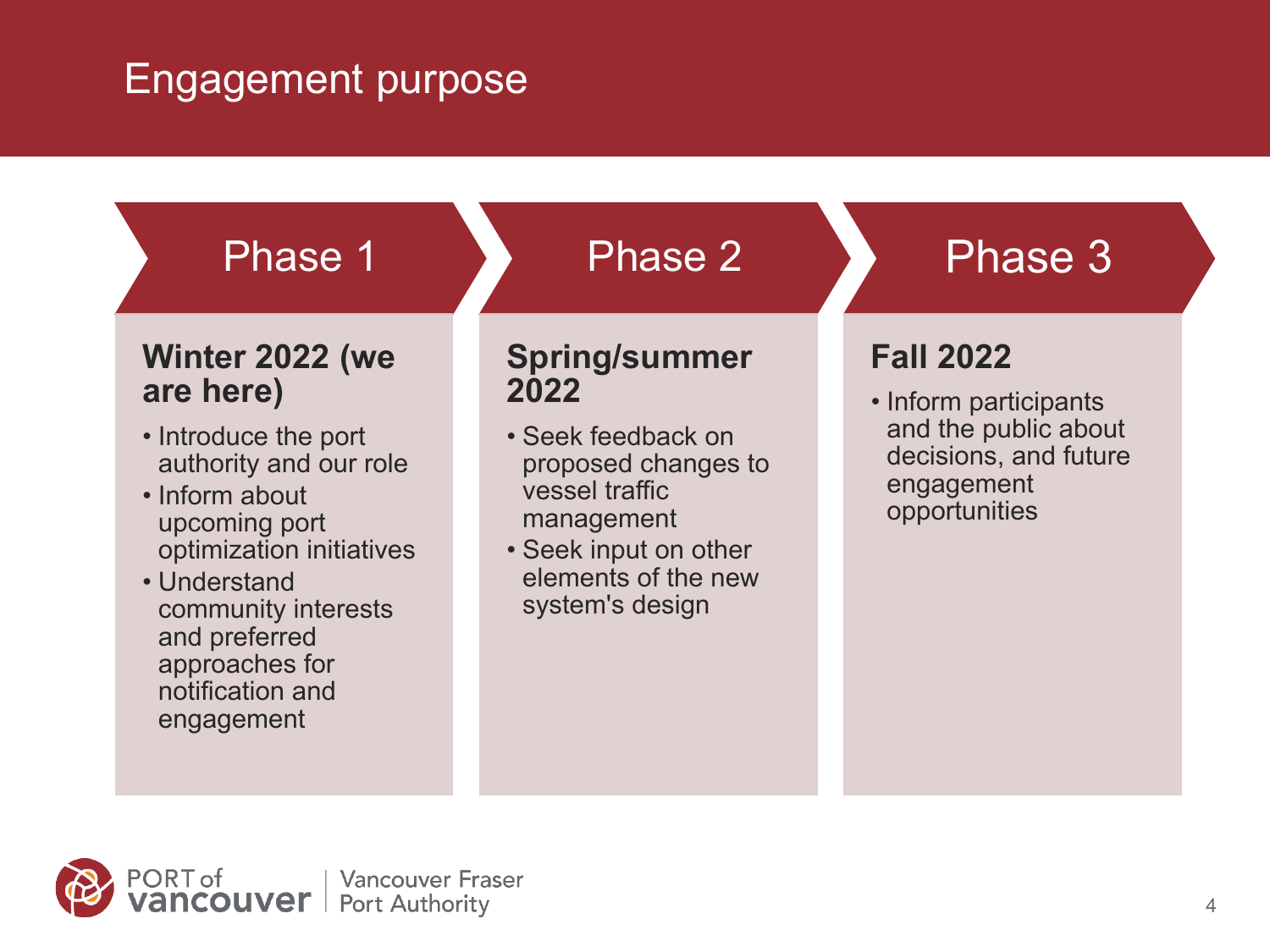#### Your input will help improve our engagement

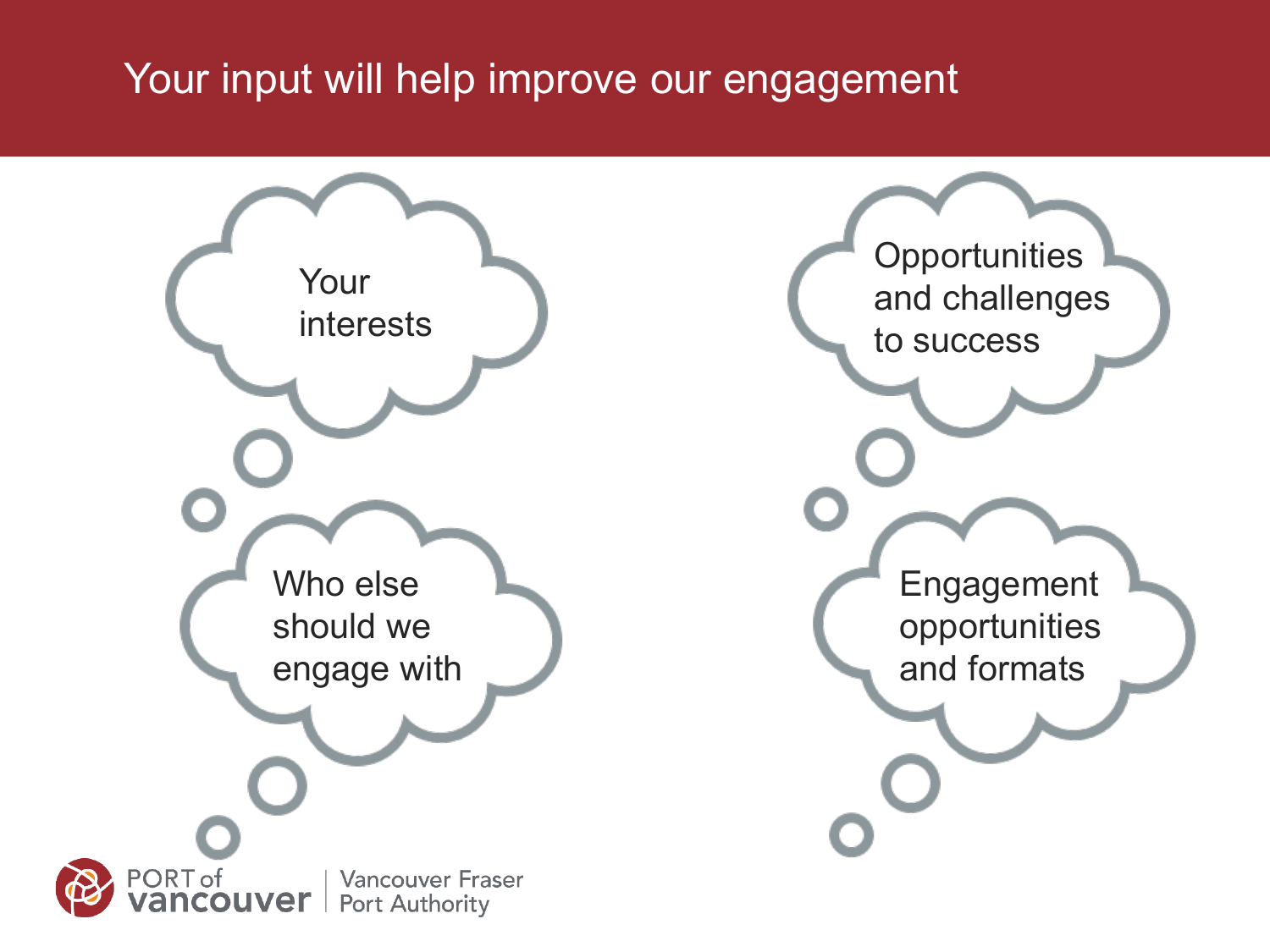#### Our vision

# The Vancouver Fraser Port *the world's most sustainable port.*



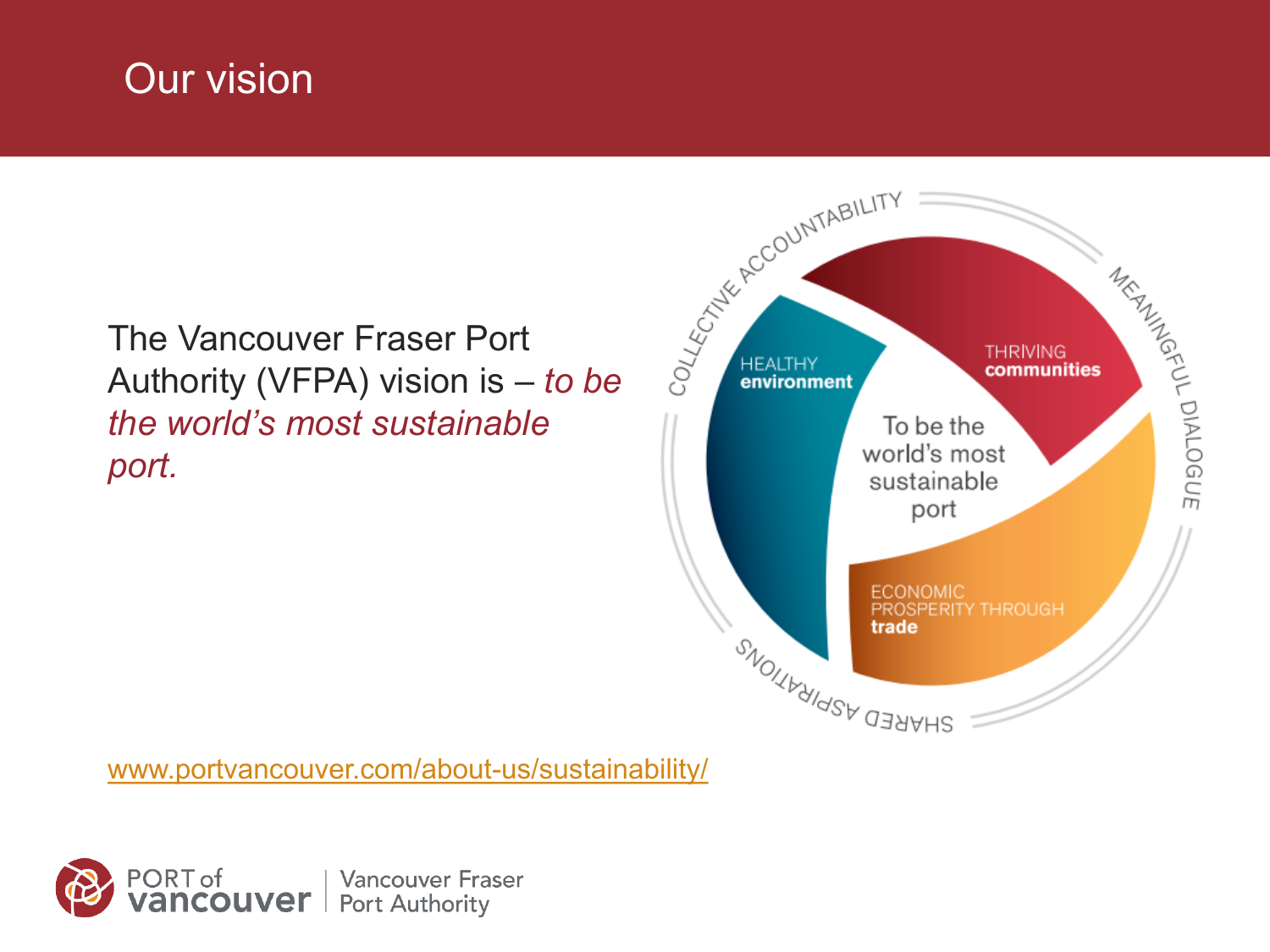### Port optimization initiatives

#### **Purpose:**

- Increase efficiency
- Help better manage the effects of marine vessel traffic on local communities



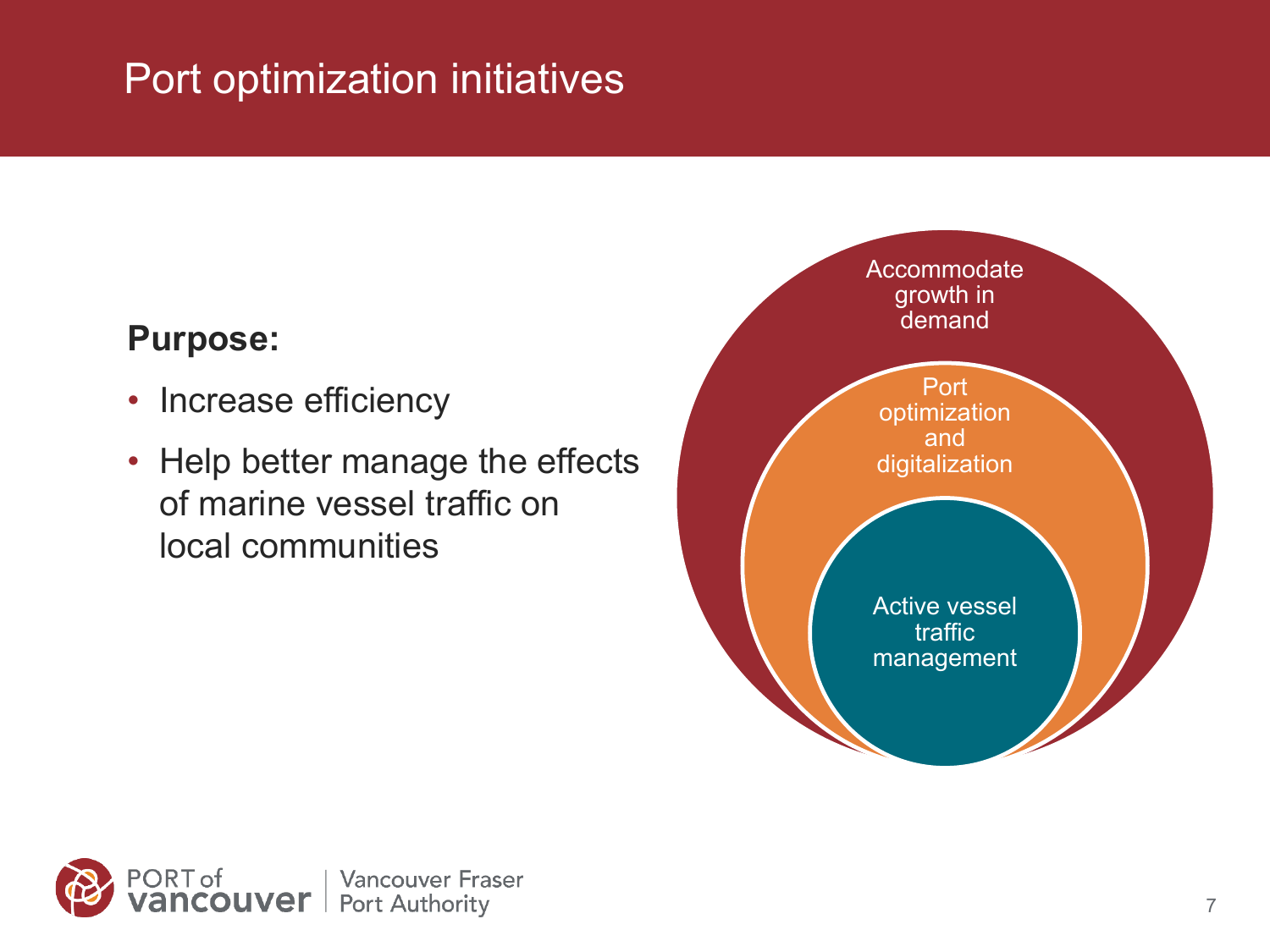#### Growth forecast

Canada's annual trade continues to grow through the Port of Vancouver.







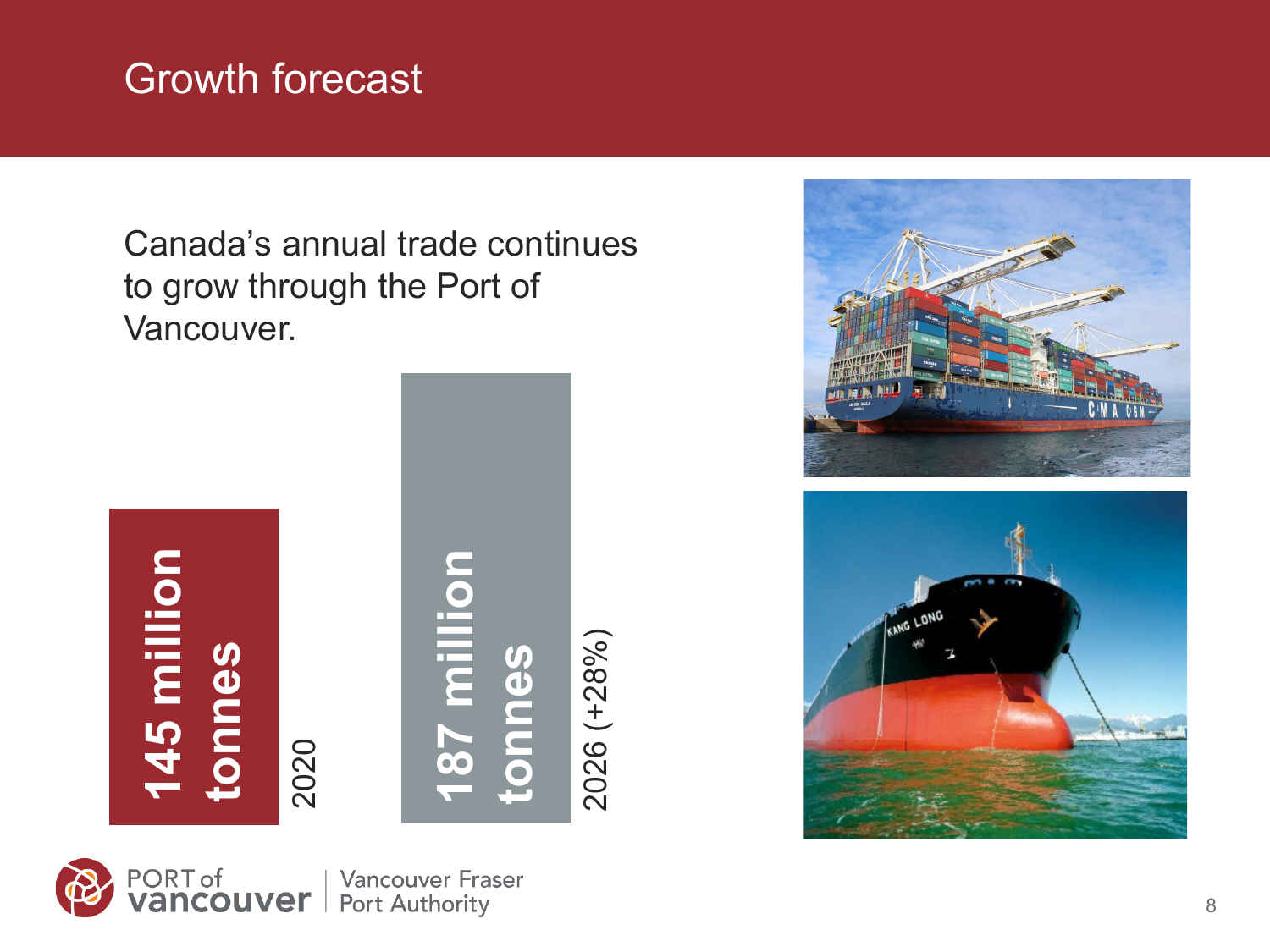#### Port optimization and digitalization initiatives

West Vancouver





North Vano





The Secretary of the Secretary of the Secretary of the Secretary of the Secretary of the Secretary of the Secretary of the Secretary of the Secretary of the Secretary of the Secretary of the Secretary of the Secretary of t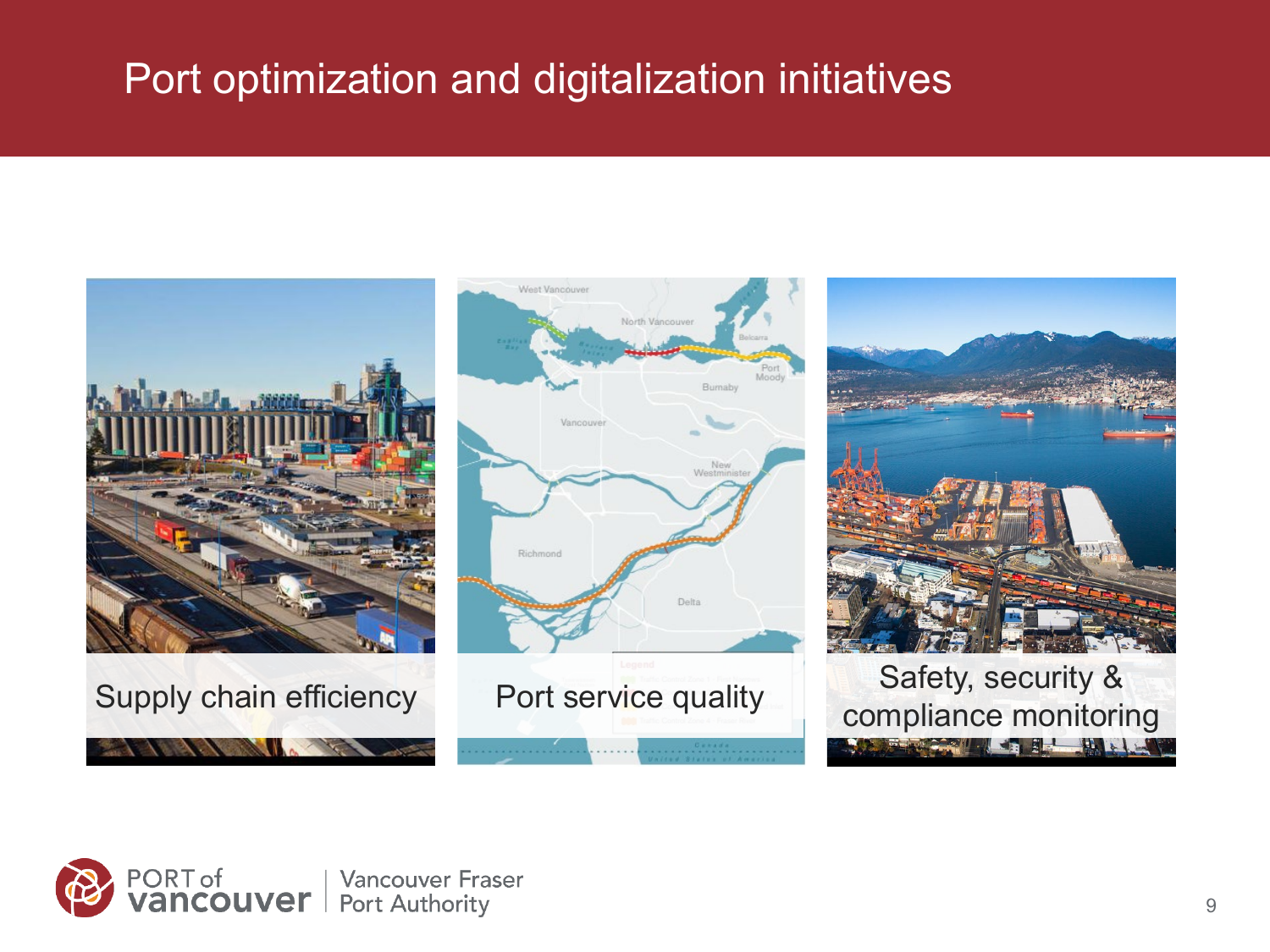## Active vessel traffic management improvements



Centralized system for planning and scheduling



**Overall efficiency** 



Anchor management protocols



Code of conduct



*Vessel anchorage locations*

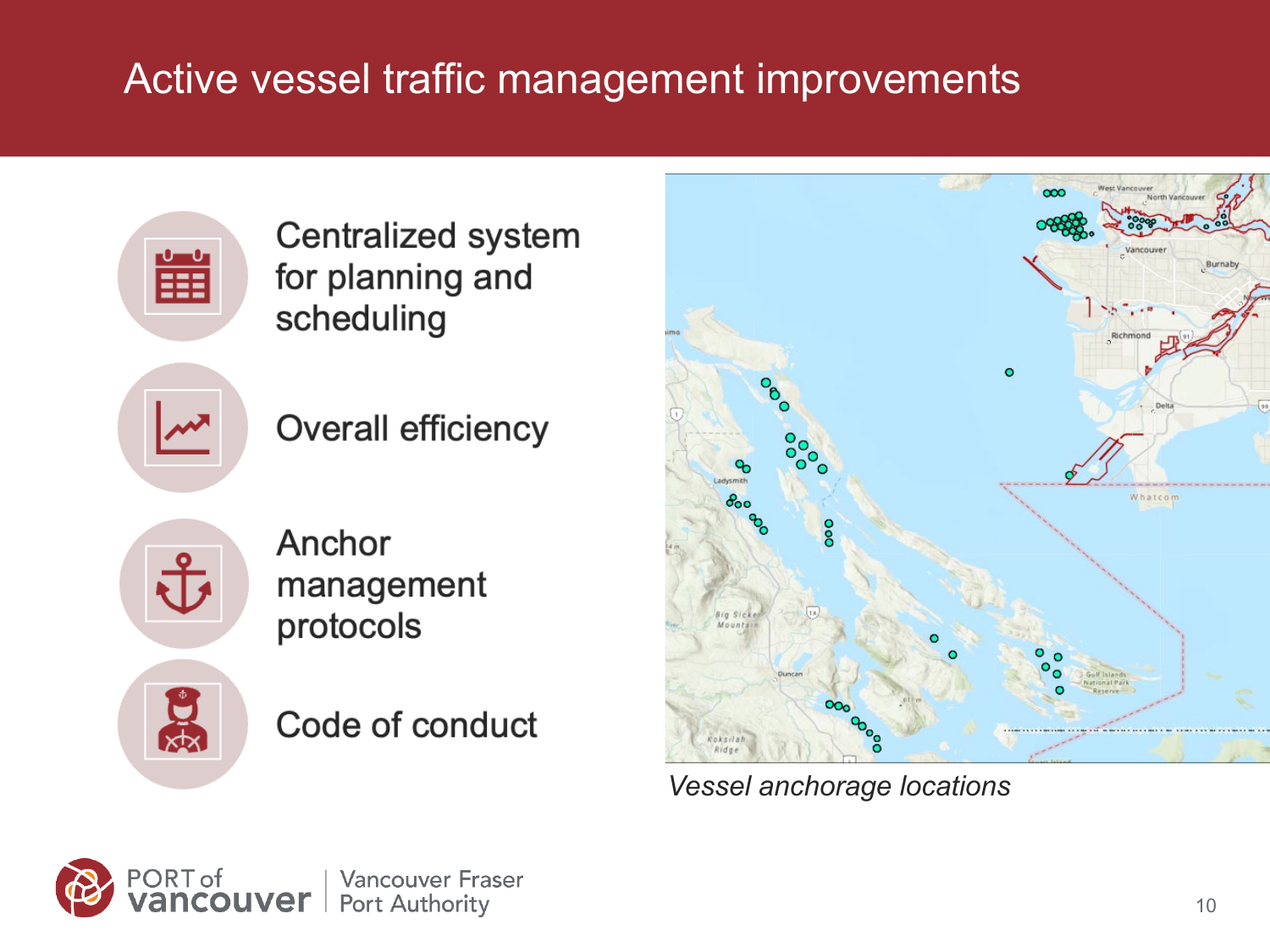#### Intended benefits



Strengthen marine safety



Reduce environmental impacts



Reduce social impacts



Make the movement of goods more efficient and reliable



Maintain port competitiveness

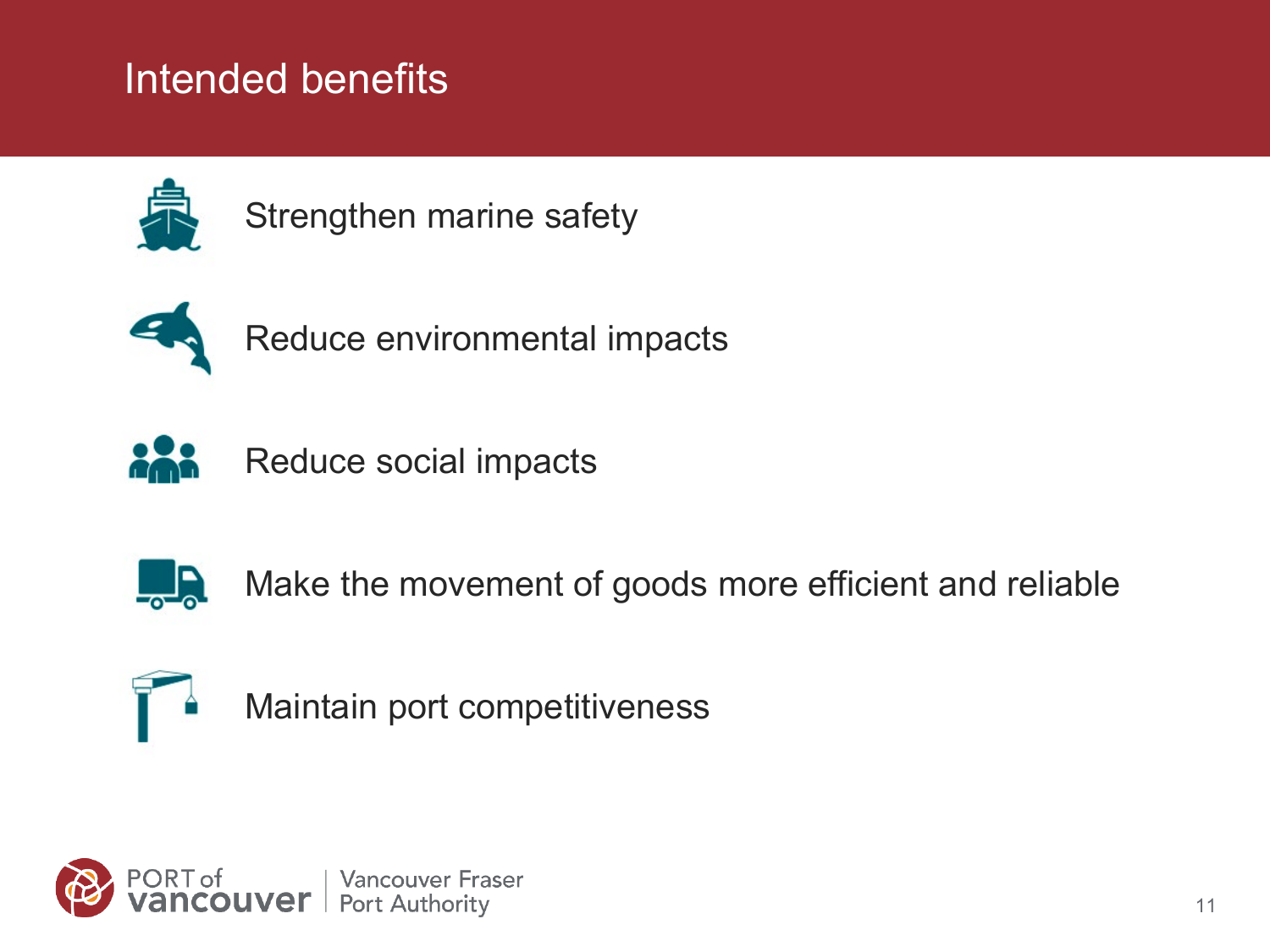### Anticipated target timeline

- **2021** Initial and ongoing industry engagement
- **Winter 2022 (we are here)** Early engagement to understand interests and inform future engagement
- **Spring/summer 2022** Engagement on potential improvements
- **Fall 2022** Phased implementation of AVTM starting with Second Narrows traffic control zone
- **2023**  Expanded implementation



*Port of Vancouver traffic control zones*

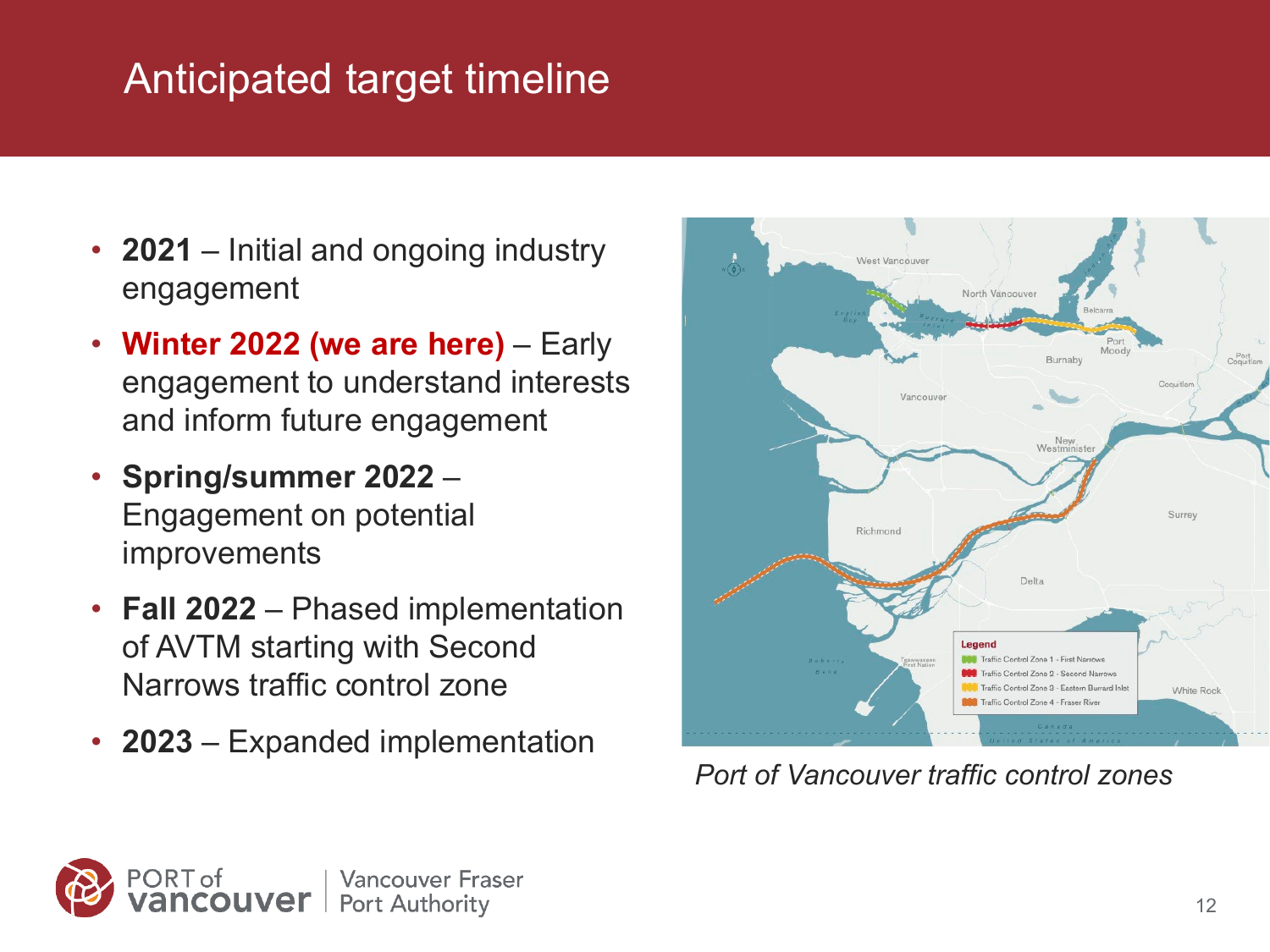#### **Discussion**

- What are your interests?
- What do you see are the opportunities and challenges to successful outcome?
- How would you like to be involved as we continue to study opportunities?
- What are the best formats to engage with the people you represent?
- Who else do you think we should engage with?